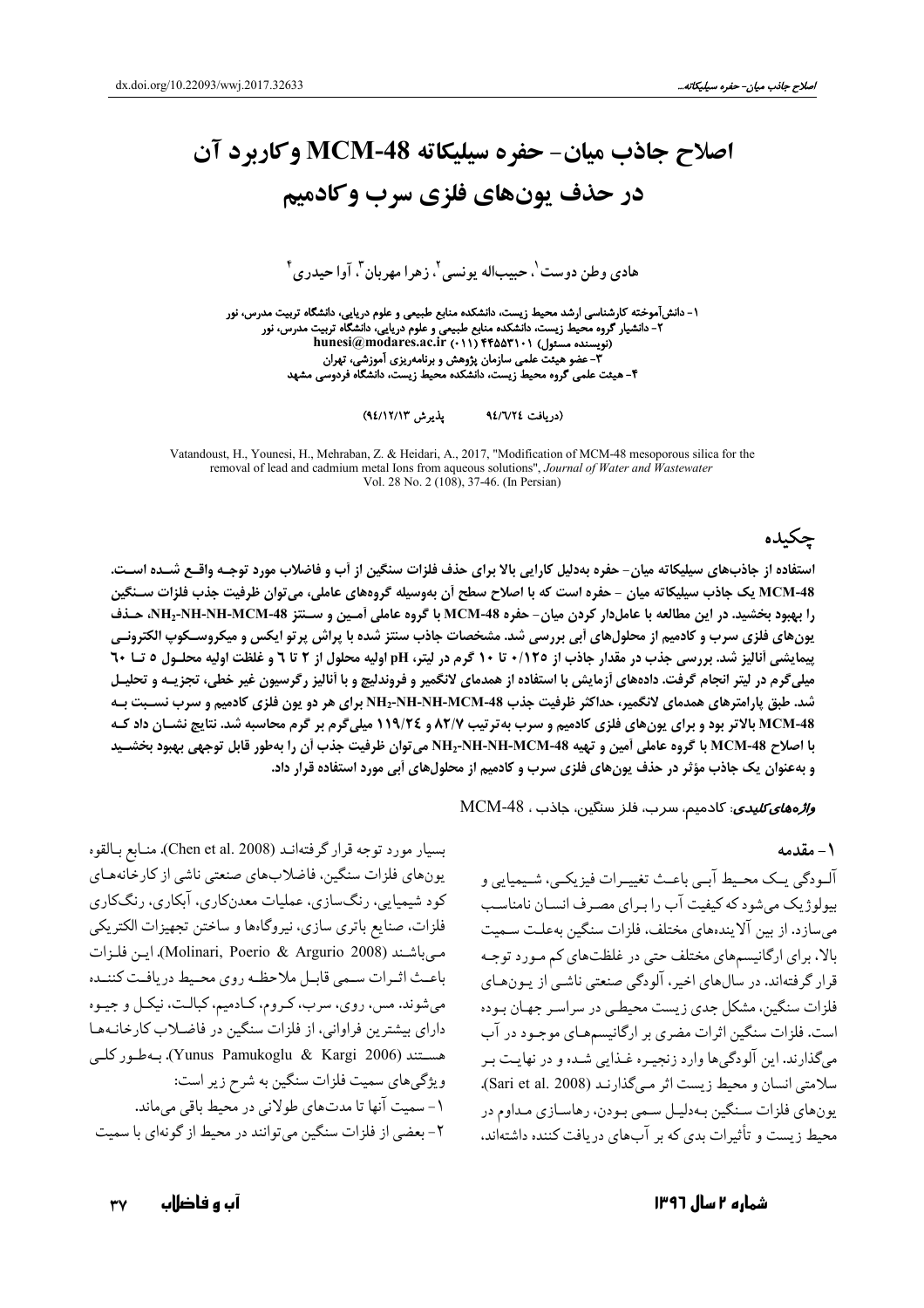کمتر به فرم گونههایی با سمیت بالاتر درآیند، کـه جیـوه نمونـهای از آنهاست. ۳– تجمع زیستی<sup>۱</sup> و افزایش زیستی<sup>۲</sup> فلزات سنگین در زنجیر،های غذايي مي تواند به فعاليتهاي طبيعي فيزيكي صـدمه وارد كنـد و در نهایت حیات انسانی را در معرض خطر قرار میدهند. ۴- فلزات تنها مي تواننـد در ظرفيـت شـيميايي و گونـه، تبـديل و تعویض شوند، اما نمیتوانند کاهش یابند و کم شوند حتبی با روش های بیولوژیک (Wang & Chen 2006).

روشهای تصفیه متنوعی برای حذف یونهای فلزات سنگین از پسابها بر اساس غلظت آنها توسعه يافتـه است. از جملـه آنهـا می توان به روش های تهنشینی هیدروکسیدهای فلزی و فیلتراسیون در غلظتهای زیاد این آلایندهها و بـه روش هـای تبـادل بـونی بـا استفاده از زئولیت، رس ها یا رزین های یونی در غلظتهای کم ایـن آلاينــدههــا اشــاره نمــود. روش،هــاي الكتروشــيميايي "، زيســتي ْ (باکتریها و میکروجلبکها)، کربن فعال و آلومینیم نیـز روشهای دیگری برای حذف یونهای فلزات سنگین از پسـابهـا مـیباشـند. این مواد برای حذف یونهای فلزات سنگین کارایی خوبی دارند امـا انتخاب پذيري آنها كم است (Algarra et al. 2005). همچنين مـواد معدني بهدليل كارايي بالاي حذف، هزينه كم و تنـوع خـواص مـورد توجه قرار گرفتهاند. تعدادي از جـاذبهـاي سـطحي معـدني ماننـد نمکهای آلومینیوم، اکسید آلومینیم، اکسید آهـن، زئولیـت، رس و مواد ریز حفره<sup>۵</sup>برای حذف یونهای فلزات سنگین استفاده شـدهانـد (Tain et al. 2009). در این بین، سیلیکاهای میان- حفره به دلیل مساحت سطح زياد، شكل و اندازه مشخص حفرهها، بهعنوان جـاذبي مؤثر براى فاضلاب معرفىي شدهاند (Mureseanu et al. 2008). سیلیکاهای میان- حفره ٔ متعـددی بـا لیگانـدهای مختلـف عامـلدار شده و جهت حذف یونهای فلـزات سـنگین بـه کـار رفتـهانـد. آنهـا بهصورت تک عاملي (گروههـاي مرکاپتوپروپيـل و آمينوپروپيـل) و دو عاملي (حضـور همزمـان مركاپتوپروپيـل و آمينوپروپيـل) بـراي حسـذف يــــونهــــاي فلــــزات از آب بررســــي شــــده اســــت (Bibby & Mercier 2002). يون هاي كادميم و سرب از آلایندههای خطرناک پسابهای صنعتی میباشند کـه بایـد قبـل از تخلیه در محیط زیست از پساب حذف شـوند. جـاذبهـای آمینـی بهخاطر كاربردشان در حذف يونهاي فلزات سنگين از محلول هاي آبي در نتيجه ويژگيهاي كـي ليـت شـدن شـديد گـروههـاي عـاملي

آمینی با پونهای فلزات سنگین بهطور گسترده مـورد مطالعـه قـرار گرفتـهانـد (Choi & Jang 2008). مشـتقات آمينـي بـا تركيـب لیگاندهای مونوآمین، دی آمین و تریآمین به خانوادههای مختلف سیلیکاهای میان-حفره ایجاد شدهاند. این ترکیب بـه دو روش سـنتز مستقيم و ســـنتز پيونـــدي تكميلـــي انجـــام گرفتـــه اســـت - Lam, Yeung & Mc Kay 2006). در زمینـه استفاده از میـان حفره MCM-48 و عاملدار كردن آن نيز تحقيقـاتي صـورت گرفتـه اســت. در پژوهشـــي بــا عامـــل دار كـــردن MCM-48 و ســـنتز Si-MCM-48. جذب یونهای فلزی کادمیم، کبالت، مسر و سرب از محلول یونهای فلزی مورد بررسی قرار گرفته و در آن یونهـای فلزي سرب و مس جذب بهتري نسبت به يونهـاي فلـزي كـادميم و MCM-48 ). از Benhamou et al. 2009). از MCM-48 عاملدار شده باگروه عـاملي آمـونيم بـهعنـوان جـاذب آنيـونهـاي نیترات و فسفات استفاده کردند. با افزایش میزان جـاذب و افـزایش غلظت آنيون هسا، ظرفيت جسذب نيسز افسزايش ييسدا كسرد (Saad, Belkacemi & Hamoudi 2007). همچنين بـا استفاده از جباذب هباي ميسان- حفيره MCM-48 و MCM-41 اصلاح شيده توسط گروه عاملی آمین، جــذب (Au(III) و Pd(II) مـورد بررســی و مقايسه قرار گرفتـه كـه طـى ايـن تحقيـق، ظرفيـت جـذب (III)Au توسط این جاذب بالاتر از ۲۸۵ میلیگرم بر گرم و ظرفیت جـذب Pd(II) بیشتر از ۱۴۵ میلیگرم بر گرم برای دو جاذب اعلام شده (Ebrahimzadeh et al. 2010).

در این پژوهش تلاش شد با بکارگیری یک نوع جـاذب میـان-حفره سیلیکاته به نـام MCM-48کـه دارای مسـاحت سـطح بـالايي است و با اصلاح گروه عاملی سطحی توسط گروه آمین و ایجاد گونه اصلاح شده NH2-NH-NH-MCM-48به ظرفيت جـذب بـالاترى براي جذب يونهاي فلزات كادميم و سرب دست يافت. همچنـين تأثير متغيرهاي زمان تماس، مقدار جاذب. pH و غلظت يون فلـزى بر جذب یونهای فلزی ذکرشده بررسی شد. برای حذف تأثیر سـایر عوامل مؤثر بر مقدار جذب، آزمـايش هـاي جـذب بـه جـاي محـيط طبیعی، بر روی محلولهای آبی دست ساخت بهصورت کنترل شـده انجام شد.

۲- مواد و روشها ۲-۱- مواد آزمایش هگزاستیلتری متیل آمونیوم برماید<sup>۷</sup>. نرمال هگزان^، نمک نیتـرات  $Pb(NO_3)_2$  كـادميم Cd(NO<sub>3</sub>)2.4H<sub>2</sub>O و نيتـرات سـرب Pb(NO<sub>3</sub>)2

Bioaccumulation

Bioaugmentation

Elecro-winning Bioremedial

Miroporous

Mesoparous

**CTAB** 

n-Hexane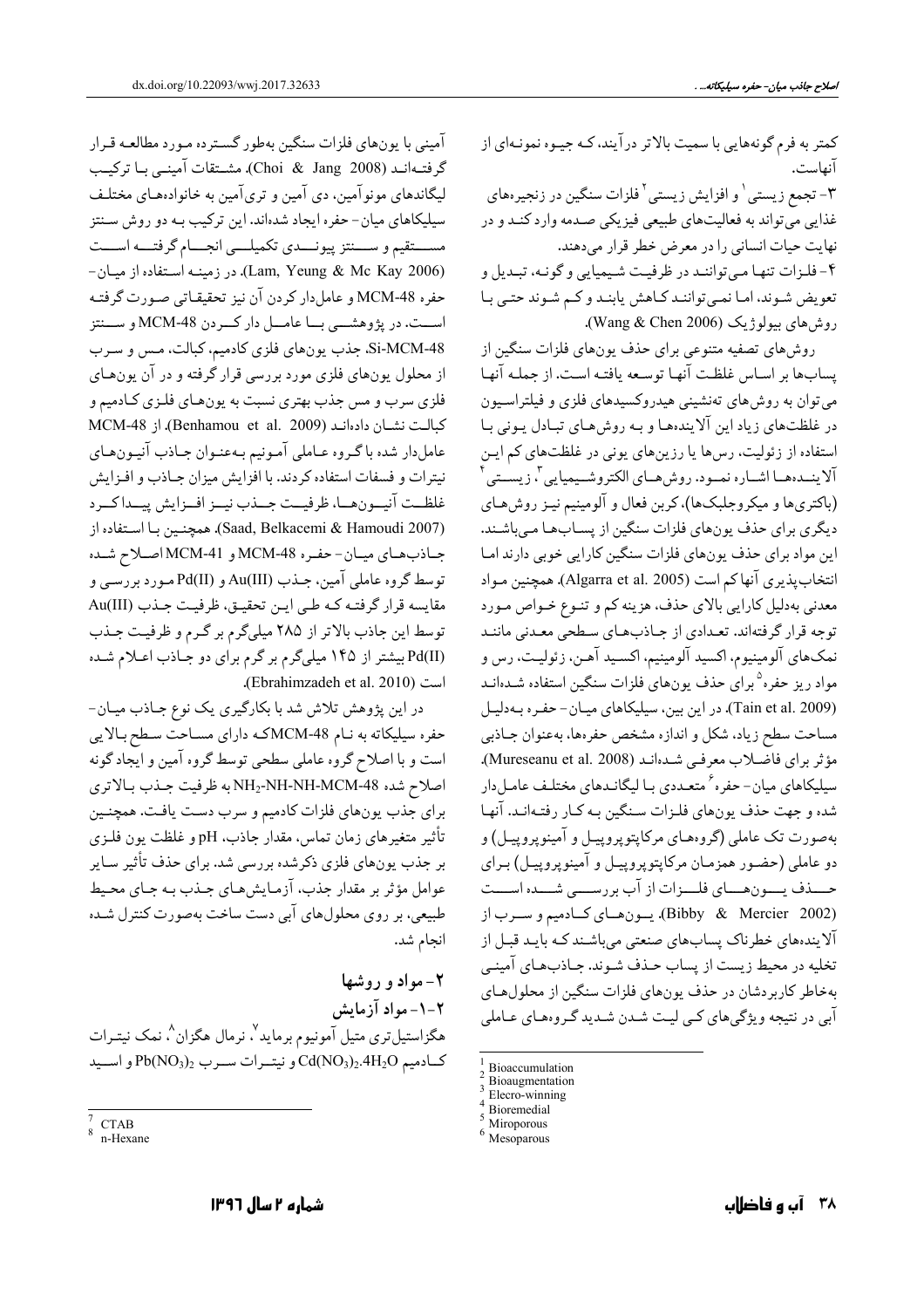کلریدریک ۳۷ درصد از شرکت مرک <sup>۱</sup> آلمان خریداری شـد. سـدیم هیدروکسید، تتـرا اتیـل ارتوسـیلیکات ۹۸ درصـد و ۳-۳-تـری متوکسي سـيليل پروپيـل دي اتـيلن تـري آمـين <sup>۳</sup>از شـرکت سـيگما آلـدريچ ٔ خريـداري شـد. تنظـيم pHودر طـي مراحـل آزمـايش بـا هیدروکسید سـدیم ۰/۱ مولار و اسیدکلریدریک ۰/۱ مـولار و با pH متر مدل سايبراسكن <sup>۵</sup> مالزي انجام گرفت.

### ۲-۲- سنتز میان- حفره MCM-48

MCM-48 بسر طبسق روش وانسگ و همکساران تهیسه شسد (Wang et al. 2006). به این منظور ١٠ میلی لیتر از تترا اتیل ارتوسیلیکات به ۵۰ میلی لیتر آب دیونیزه ٔافزوده شد و بهمدت ۴۰ ۴۰ دقیقه در دمای ۳۵ درجه سلسیوس هم خـورد. سـپس ۰/۶ گـرم از سدیم هیدروکسید، به مخلوط افـزوده شـد. بعـد از اینکـه مخلـوط بهمدت یک ساعت دیگر در همان دمای ۳۵ درجه سلسیوس هم خورد، در حال هم خوردن، مقدار ۱۰/۶۱ گرم از هگـزا سـتيل تـري متیل آمونیم برماید به آن افزوده شد و بهمدت یک سـاعت دیگـر در دمای ۱۱۰ درجه سلسیوس هم خورد. سپس محلول بـه یـک بطـری پلاستیکی از جنس پلی پروپیلن منتقل شد و بهمدت ۲۴ سـاعت در آونی با دمای ۱۲۰ درجه سلسیوس قرار داده شد. در نهایت مخلوط، پس از سرد شدن در دمای محیط، توسط صافی معمولی ۰/۴۵ میلی متری، فیلتر شده و ماده جامد حاصل، چندین بار با آب دیونیزه شستشو داده شد. سپس نمونه سنتز شده بعد از خشک شدن در دمای محیط، بهمدت ۶ ساعت در دمای ۵ درجـه سلسـیوس کلسـینه شـد، بهطوري كه شيب افزايشي دماي كوره، ملايم و ٢ درجه سلسيوس در دقیقه بود.

#### ۲-۳- سنتز میان- حفره NH2-NH-MCM-48

عامل دار كردن MCM-48 وتهيه NH2-NH-NH-MCM-48 بـه روش پیوندی تکمیلی، طبق روش پوکوی و همکاران صورت گرفت (Yokoi, Yashitake & Tatsumi 2004). به این منظور ۰/۵ گرم از پودر MCM-48 سنتز شده، در ۱۰۰ میلی لیتر تولوئن ریخته شـد و بهمدت ۳۰ دقیقه هم خورد. سیس یک میلم لیتـر از N1-۳- تـری متوکسي سيليل پروپيل دي اتيلن ترې آمين به مخلوط افـزوده شـد. مخلوط بهمدت ٨ ساعت در دمـاي ۶۰ درجـه سلسـيوس، رفلاكـس شد. بعد از خنک شدن تا دمای اتاق، فیلتر شده و چنـدین مرتبـه بـا

تولوئن شستشو داده شد و در دمای اتاق خشک شـد. سـپس نمونـه برای انجام آزمایش های بعدی در دمای اتاق نگهداری شد.

#### ۲-۴- ابزار شناسایی

شكل شناسبي و انـدازه تركيبــات ميــان- حفـره ســنتز شــده بــا میکروسکوپ الکترونی روبشی<sup>۷</sup>مدل فیلیپس XL30 <sup>۸ ا</sup>ارزیابی شـد. شد. مساحت سطح نمونهها به روش BET. بـا استفاده از اطلاعـات جذب سطحی با معادلـه BET محاسبه شـد. روش BET بـر مبنـاي مدلي است كه فرض ميكند چند لايـه از ملكـولهـاي گـاز بـر روي سطح جذب شدهاند. سپس سطح ویژه از میزان جذب مولکول ها در لايه اول بهدست آمد. فضاي اشغال شـده بـا ملكـول جـذب شـده در تعداد ملکولها ضرب شد و بـه ايـن ترتيـب ميـزان سـطح جامـد محاسىه شد.

## ٢-٥- تهيه محلولهاي يونهاي فلزي

برای تهیه محلول یونهای فلزی ۱۰۰۰ میلیگرم در لیتر فلزات سنگین مورد استفاده در انجام آزمایش ها از محلول تیتـرازول آمـاده حاوی نمکهای نیترات این فلزات استفاده شد. از این محلول برای ساخت غلظتهای پایینتر در آزمایشهای بعدی استفاده شد.

# ۲-۶- آزمایش های جذب سطحی

در یک سیستم ناپیوسته جذب یونهای فلزی کادمیم و سرب توسط دو جاذب MCM-48 و NH2-NH-NH-MCM-48 مورد بررسي قرار گرفت. پارامترهای مقدار جاذب، غلظت اولیه پونهای فلـزی، زمان تماس و pH مورد بررسی واقع شد. اثر پارامترهای ذکر شده با ثابت نگه داشتن تمامی پارامترهـا و تغییـر دادن یکـی از آنهـا مـورد بررسی قرار گرفت. ابتدا مقدار مناسب جاذب و pH مناسب بعـد از رسیدن سیستم به تعادل مشخص شـد. سـپس بـا اسـتفاده از ایـن دو متغیر، متغیر سوم، یعنی غلظت مناسب از مخلـوط پـونهـای فلـزی تعیین شد. آزمایشها در ارلنهای ۲۵۰ میلیلیتری هر کدام شامل ۱۰۰ میلی لیتر محلـول فلـزی بـا غلظـتهـای مختلـف از پـونهـای کادمیم و سـرب بـهطـور جـدا، در سـرعت ۲۰۰ دور در دقیقـه و در دمای محیط انجام شد. نمونهها در فواصل زمانی معین برداشته شد و با سانتریفیوژ با دور ۱۶۰۰۰ در دقیقه بهمدت ۵ دقیقه از محلول حاوي يونهاي فلزي جدا شد و براي اطمينان از جـدا شـدن ذرات میان-حفره از فیلتر غشایی با اندازه روزنـه ۰/۴۵ میکرومتـر عبـور داده شد و غلظت باقیمانده یون فلزی کادمیم و سرب، در محلـول بـا

Merck **TEOS** 

N1-3-Trimethoxysilyl-propyl-diethylenetriamine

Sigma-Aldrich Co.

Cyberscan

<sup>&</sup>lt;sup>5</sup> Deionized Water

Scanning Electron Microscopy(SEM)

SEM, Phillips XL30, Holland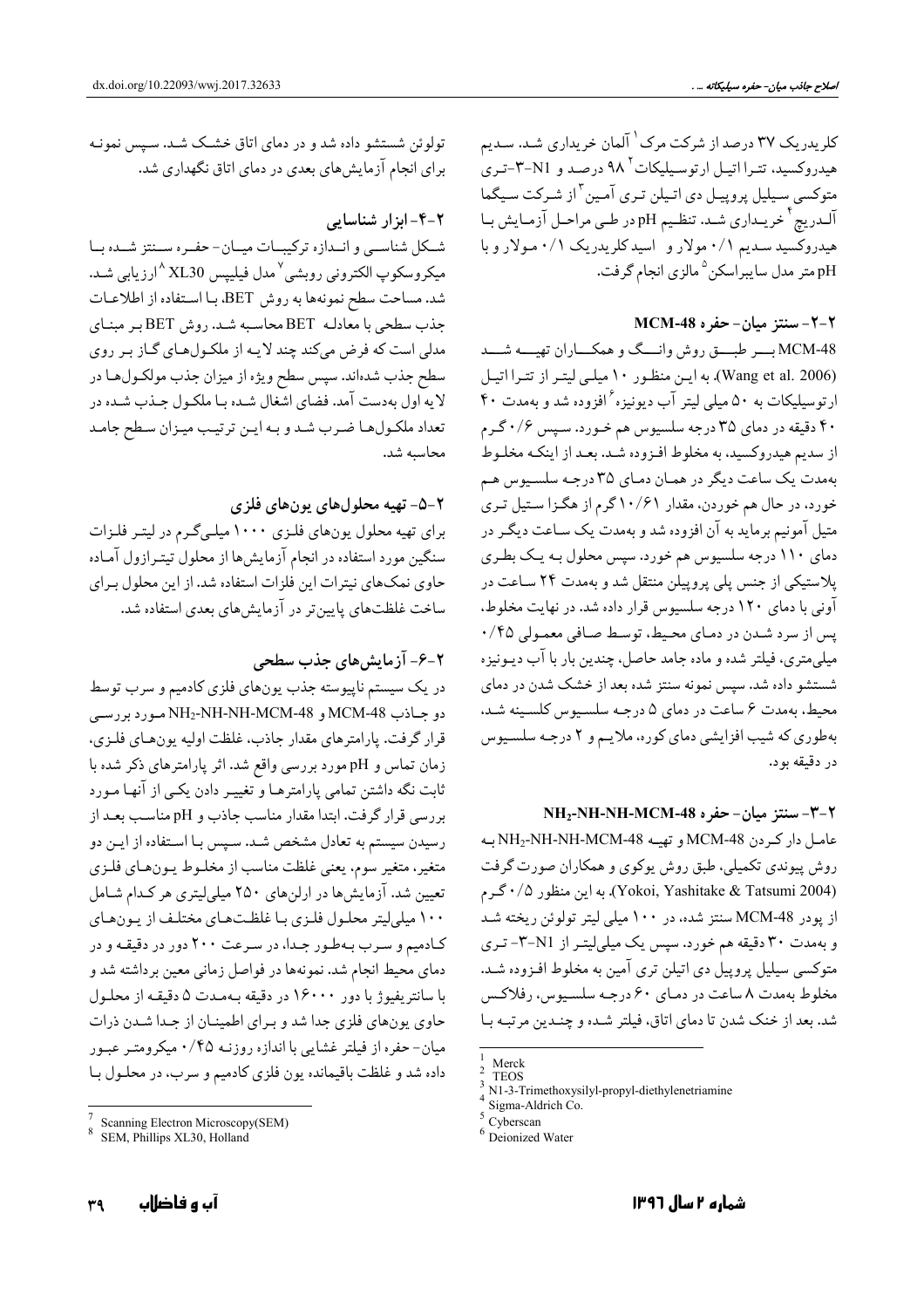بررسی قرار گرفت. مدل لانگمیر پیشنهاد میکند که جذب ٰ بـر یـک سطح همگن<sup>۲</sup> توسط جذب تک لایه بدون بـرهمکنش مولکـولهـاي جذب شده اتفاق میافتـد (Chen et al. 2008). معادلـه لانگميـر در رابطه ٢ بيان مي شود

$$
q_e = \frac{q_m K_L C_e}{1 + K_L C_e} \tag{1}
$$

که در آن

نافظت تعادلي يون فلزي در محلول بر حسب ميليگرم در ليتـر. G مقدار جذب تعادلی فلز بر حسب میلیگـرم بـر گـرم ،  $\rm q_{m}$  بیشـینه  $\rm q_{e}$ ظرفیت جـذب سـطحی بـر حسـب میلـیگـرم بـر گـرم و KL ثابت لانگمیر است که انـرژي جـذب سـطحي و ميـل ترکيبـي مکـانهـاي (Rozada et al. 2007; Heidari, Younesi اتصال را نشان می دهد & Mehraban 2009) مدل فروندليچ جذب در سيستم نـاهمگن را توصـيف مـىكنـد. ايـن مدل طبق رابطه ٣ بيان مي شود

$$
q_e = K_F C_e^{1/n}
$$
 (7)

که در این رابطه  $\rm C_e$  مقدار یونهای جذب شده تعادلی بر حسب میلیگرم بر گرم،  $\rm q_e$ غلظت تعادلی یون فلزی در محلول بر حسب میلیگرم در لیتـر، KF ثابت فروندلیچ بر حسب میلیگرم بـر گـرم و تعیـین کننـده ظرفیـت جاذب و n تواّن فروندليچ است كه سختى يـا شـدت جـاذب را بيـان مے کند.

۳-نتايج و بحث ٣-١- تصاوير ميكروسكوپ الكتروني پيمايشي شكل ١ تصـاوير SEM ذرات ميــان- حفـره MCM-48 را نشــان میدهد. این تصاویر نشاندهنده شکل شناسـی<sup>۳</sup>کلـی ذرات اسـت. شکل کروی ذرات MCM-48 در این تصویر بهوضوح قابل مشاهده است. از آنجایی کـه ایـن تصـاویر پـس از عملیـات تکلـیس گرفتـه شدهاند، نشاندهنده پایداری ساختار و حفظ شکلشناسی ایـن ذرات طي عمليات تکليس مي باشند. همچنين، با توجه به مقياس تصـاوير، در شکـل ۱-A ذرات MCM-48 تهیـــه شــده انــدازهای بسیـار کوچکتر از ۱ میکرومتر را نشان میدهند و در شکل ۱-B این اسـتفاده از دسـتگاه اسـپکترومتر جــذب اتمــي تعيــين شــد. اثــر پارامترهای pH، زمان تماس، غلظت و مقدار جـاذب مـورد بررسـي قرار گرفت. اثر pHهای مختلف در محـدوده ۲ تـا ۶ مـورد بررسـی قرار گرفت. مدت زمان تماس بر حسب دقیقه ۵، ۱۰، ۲۰، ۳۰، ۴۰، ۵۰٪ ۹۰٪ ۹۰ و ۱۲۰ انتخاب شد. غلظت یون های فلزات برحسب میلیگرم در لیتر در محدوده ۵ تا ۱۲۰ و مقـدار گـرم جـاذب اضـافه شده به محلول فلزي مقـدار ۰/۱۲۵ .۰/۵ .۰/۲۵ .۵ .۲/۵ .۵ . ۱۰ انتخاب شدند. در نهایت از دستگاه جذب اتمی شـرکت فیلیـپس مدل PU9400 برای اندازهگیری غلظت در محلولهای آبی بـا روش شعله جذبی استفاده شد. در ابتدا غلظتهای مربوط بـه محلـولهـای استاندارد، برای رسم منحنی کالیبراسیون به دستگاه داده شد. با توجه به دستور دستگاه ابتدا نمونه شاهد (آب یون زدایی شـده) کـه رقیـق سازي نمونهها هم با آن انجـام شـده بـهوسـيله دسـتگاه مكـش شـد و مقدار جـذب بـهدسـت آمـده بـراي آن در محـدوده ٠٠/٠٠٢± دقـت مناسبی برای میزان فلز را در نمونهها نشان داد. پس از نمونه شباهد، استانداردها از رقیق به غلیظ مکش شدند و با توجـه بـه غلظـت داده شده به دستگاه، مقدار جذب فلز خوانده شد. نمونههای هر آزمـایش، بعـد از رسـم منحنـي كاليبراسـيون بـه دسـتگاه داده شـدند و پـس از مکش، میزان غلظت و مقدار جذب نمونـه توسـط دسـتگاه بـهدسـت آمـد. بـراي بررسـي خطـاي دسـتگاه، در فواصـل و پايـان خوانـدن دادههای هر سری آزمایش، یک استاندارد به دستگاه داده میشد تا با توجه به غلظت مشخص استاندارد و مقايسه آن بـا غلظـت بـهدسـت آمده توسط دستگاه، میزان خطای دستگاه و صـحت دادههـا ارزیـابی شـود. در صـورت تفـاوت زيـاد دو عـدد (بيشـتر از ۶)، منحنــي كاليبراسيون جديدي رسم مىشد.

۲-۷- آنالیز اولیه دادهها در نرمافزار برای محاسبه ظرفیت جذب تعادلی جاذب از رابطه ١ استفاده شد

$$
q = \frac{(C_0 - C_e)V}{m}
$$
 (1)

که در این رابطه

q مقدار يون فلزي جذب شده بهوسيله جاذب بر حسب ميليگرم بـر گرم، ،C غلظت اولیه یون فلـزي در محلـول برحسـب میلـيگـرم در لیتر، یC غلظت تعادلی یون فلزی در محلول بر حسب میلـیگـرم در لیتر، V حجم محلول بر حسب میلی لیتر و m وزن جاذب بـر حسـب گرم است. عملکرد جـذب و توانـايي جـاذب بـراي جـذب يـونهـاي فلـزي از محلولهای آبی با مدلهای همدمای لانگمیـر و فرونـدليچ مـورد

**LIntake** 

Homogeneous

Morghology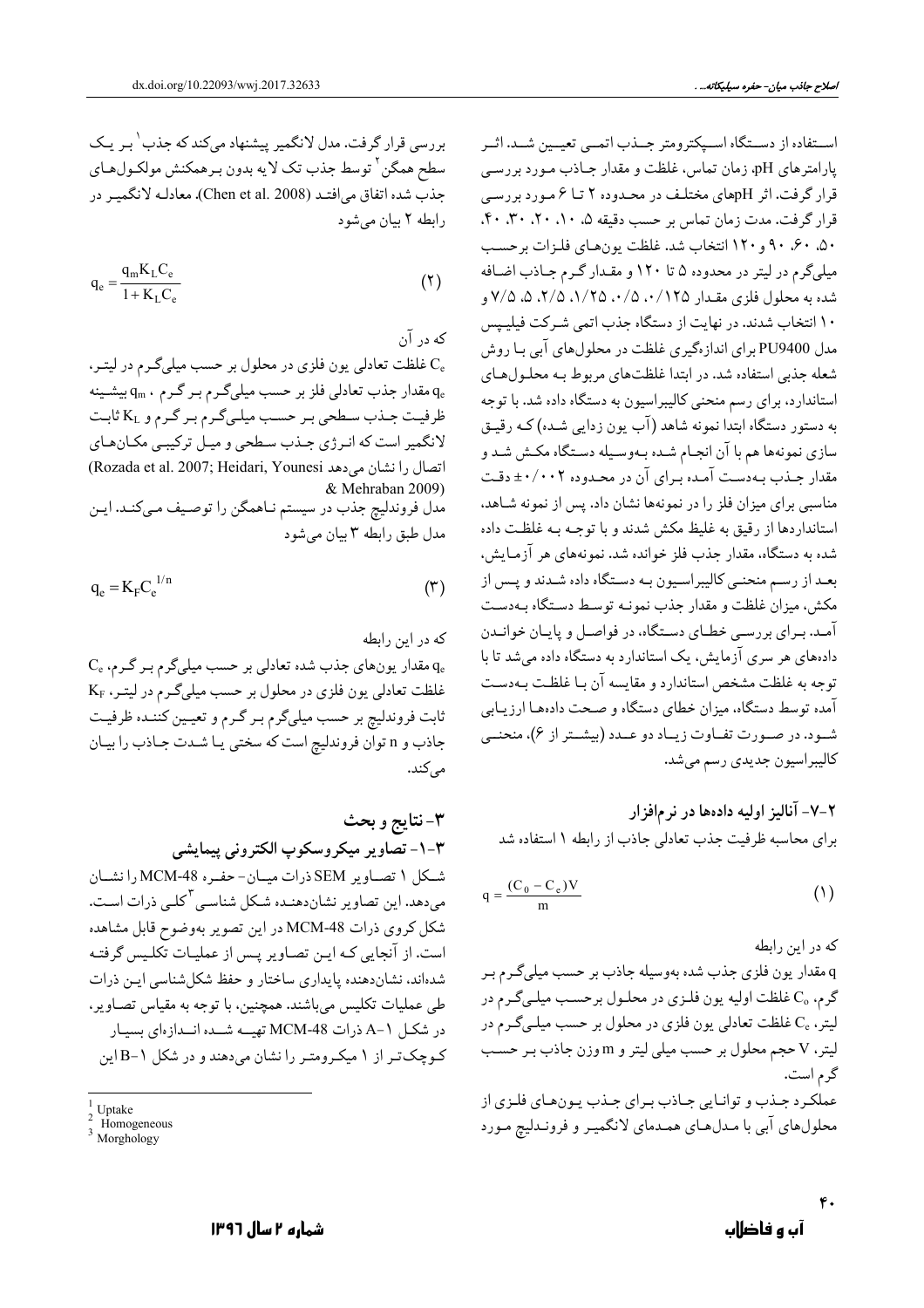

 $(B)$ Fig. 1. SEM image of MCM-48 mesoporous particles **شكل ١-** تصوير SEM از ذرات ميان-حفره MCM-48



ذرات حتبی انبداز مای بسیبار کوچیک تبر از ۵۰۰ نیانومتر را نشیان مى دهند.

۲-۲-الگوی XRD میان- حفره سنتز شده الگوی XRD نمونه میـان- حفـره سنتزشـده MCM-48 در شـكل ۲ نشان داده شده است. الگوی پراش تابش X نمونه مـورد نظـر پیکـی تيز با شدت بالا در زوايباي تقريبـاً پـايين (٣/٥٥٥-٣/٢٠٠-٣) را نشان می،دهد. به جز این پیک شدید، چند پیک ضـعیف دیگـر در زوایای بالا(۸°-۴۴ =۲0 ) وجود دارد که مؤیید تشکیل حفیرات بیا ساختار ششگوشه با مرتبه نظم بالا است.

 $BET$  آنالد  $-7 - 7$ 

یکی از ویژگیهای مواد میان-حفره، داشتن مساحت سطح بالا است. اندازهگیری مسـاحت سـطح بـهوسـیله جـذب گـاز نیتـروژن و

محاسبه به روش BET' تعیـین شـده اسـت. شـكل ۳ منحنـي جـذب واجذب نیتروژن برای دو جاذب را نشان مبیدهـد. نمـودار ایزوتـرم .<br>نمونه MCM-48 مطابق با تقسیمبندی آیوپاک<sup>۲</sup> از تیپ IV است که نشان می دهد نمونـه میـان - حفـره اسـت در حـالی کـه بـرای نمونـه اصلاح شده NH2-NH-NH-MCM-48 از تیپ I است که مؤید میکروحفره بودن آن است. جدول ۱ مسـاحت سـطح ویـژه بـه روش BET. مقدار حجم کلی منافذ و میانگین قطر منافذ را نشان میدهـد. نمونه میان-حفره MCM-48 دارای مساحت سطح بـالایی اسـت و به ازای هر گرم از نمونه مساحتی برابر بـا ۱۰۶۲ متّـر مربـع محاسـبه شده است (جدول ۱). اطلاعات جدول مؤيـد تشـكيل ميـان-حفـره با اندازه منافذ به نسبت کوچک است. در حقیقت این ویژگی باعث می شود که مقدار کمی از نمونه، مکان های زیادی را بـرای نشـاندن گروههای عاملی آمین فراهم کند که نتیجه آن ایجاد مکانهـای فعـال برای حذب بون های فلزات واسطه است.

۴-۳-تأثیر مقدار جاذب بر روی میزان جذب پونهای فلزی مقدار جاذب، پـارامتر مهمـي اسـت كـه تعيـين كننـده ميـزان جـذب سـطحي جــاذب بــراي غلظـت اوليــه مشــخص اسـت. تــأثير مقــدار جـاذبهـای MCM-48 و NH2-NH-NH-MCM-48، در مقـادیر ۰/۱۲۵ .۰/۵ .۱/۲۵ .۱/۲۵ .۵ .۷/۵ .۵ .۷/۷ و ۱۰ گرم در لیتر، بر میزان جذب پون های کیادمیم و سرب بررسی شد. شکل های ۴-A و ۴−B تأثير مقدار جاذب، بر جذب سطحي يونهاي فلـزي كـادميم و سرب توسط جاذبهای ذکر شده را در pH برابر ۶، زمان تماس ١٢٠ دقيقه و غلظت اوليه ٥٠ ميلي گرم در ليتر را نشان مي دهد. شکل ۴-الف نشــان مــی دهد با افــزایش مقــدار جاذب، میزان حــذف كادميـم از محلـول افـزايش مىيابد. با افزايش مقدار جاذب، بهدليل

<sup>&</sup>lt;sup>1</sup> Brunauer-Emmett-Teller (BET)

 $2 \text{ HIPAC}$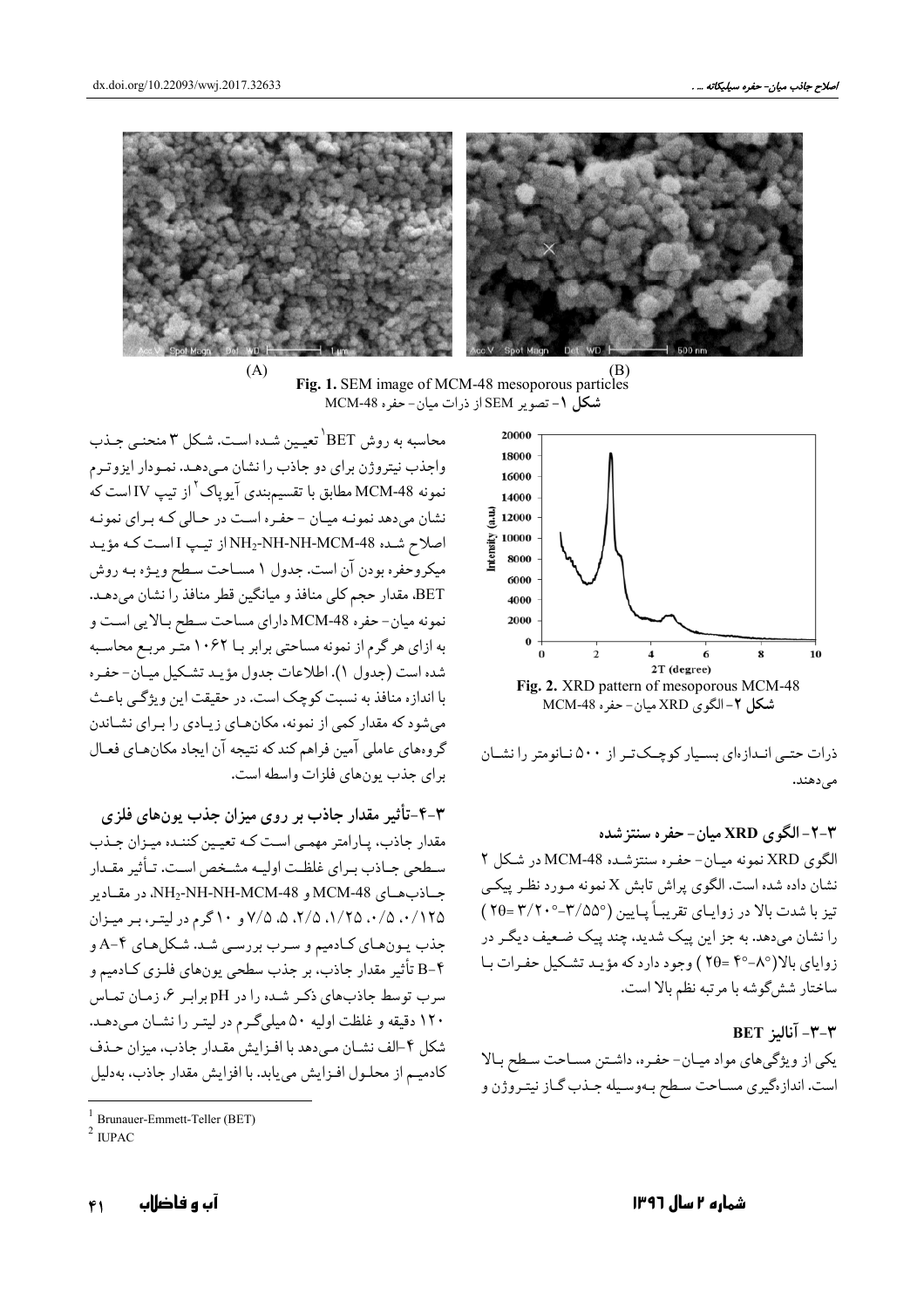

Fig. 3. Adsorption/desorption curves of Nitrogen MCM-<br>48 and NH<sub>2</sub>-NH-NH-MCM-48 شكل٣-منحنى جذب واجذب نيتروژن MCM-48 و -NH2-NH-NH  $MCM-48$ 

Table 1. BET parameters of the synthesized MCM-48 جدول ١- يارامتر هاي BET مربوط به MCM-48 سنتز شده

| <b>Mesoporous</b> | <b>Specific</b> | <b>Total volume</b>    | Mean        |  |
|-------------------|-----------------|------------------------|-------------|--|
|                   | surface area    | of pores               | diameter of |  |
|                   | $(m^{2}/g)$     | $\text{cm}^3/\text{g}$ | pores (nm)  |  |
| <b>MCM-48</b>     | 1062            | 1.743                  | 6.5666      |  |

افزایش تعداد مکانهای فعال برای کمپلکس نمودن یونهای فلزات میزان جذب نیز افزایش می یابد. برای NH2-NH-NH-MCM-48 کمترین میزان حذف کادمیم در مقدار جاذب ۱۲۵/۰گرم در لیتـر و برابر ۳۴ درصد بهدست آمد و بیشترین میـزان حـذف کـادمیم بـرای همین جاذب در مقدار جاذب ۱۰ گرم در لیتر بهدست آمـد کـه برابـر ۹۵ درصد بود. نتـايج نشـان دادنـد كـه مقـدار ۱۰ گـرم در ليتـر از MCM-48 و NH2-NH-NH-MCM-48، مي تواند بـه ترتيب ٣٧ و ۹۵ درصد از یون فلزی کادمیم را از محلول آبی حذف کند.

شكل ۴-B نشان مي دهد با افزايش مقدار جاذب، ميـزان حـذف یون فلزی سرب از محلـول افـزایش مـی یابـد. ایـن افـزایش میـزان حذف در مورد يون فلزي سرب به اندازه يون فلـزي كـادميم نبـود و اختلاف میزان حذف سرب، بین مقدار پایین جاذب و مقـدار بـالای جاذب، بسیار کمتر از یون فلزی کادمیم در شرایط مشابه بود. برای NH2-NH-NH-MCM-48، كمترين ميزان حـذف سـرب در مقـدار جاذب ۱۲۵/۰/۱ گرم در لیتر بود و ۷۲ درصد بهدست آمد و بیشترین میزان حذف سرب در مقدار جاذب ۱۰ گرم در لیتر بهدست آمـد کـه برابر ۸۸/۵ درصد بود. بهعبارتی، پـون فلـزي سـرب در مقـدار کـم جاذب، میزان حذف بیشتری نسبت به پون فلزی کادمیم نشـان داد و در مقدار بیشتر جاذب، میزان حذف کمتـری نسـبت بـه یـون فلـزی کادمیم در شرایط مشابه، نشان داد. نتایج نشان دادنـد کـه مقـدار ١٠

گرم در لیتر از MCM-48 و NH2-NH-NH-MCM-48، مــ, توانـد به ترتیب ۳۴ و ۸۸/۵ درصد از یون فلزی سـرب را از محلـول آبـی حذف کند. نتایج نشان داد که با افزایش مقدار جاذب، میزان درصد حذف يونهاي فلزي كادميم و سرب افزايش مي يابد. كه اين امـر بـه این دلیل است که با افزایش مقدار جاذب، تعداد مکـانهـای اتصـال جاذب براي جذب يونهاي فلزي نيز افـزايش مـي يابـد. بـا مقايسـه میزان جذب یونهای فلزی توسط دو جـاذب مشـخص اسـت کـه ميزان جذب توسط ميان- حفره اصلاح شده -NH2-NH-NH-MCM 48 بهطورچشمگیری بالاتر از میان-حفره MCM-48 است. بالاتر بودن ميوزان جلذب سلطحي كبادميم و سيرب در ميورد جناذب NH2-NH-NH-MCM-48 ناشی از گروههای آمین واقع در سطح آن است كه با يون فلزي بهدليل كمپلكس شدن واكـنش داده و نقـش سیار مهمسسی در حسسذف آن از محلسسول آبسسی دارد .(Lam, Yeung & Mc Kay 2007)





آب و فاضلاب  $\epsilon$ 

#### شماره ۲ سال ۱۳۹۶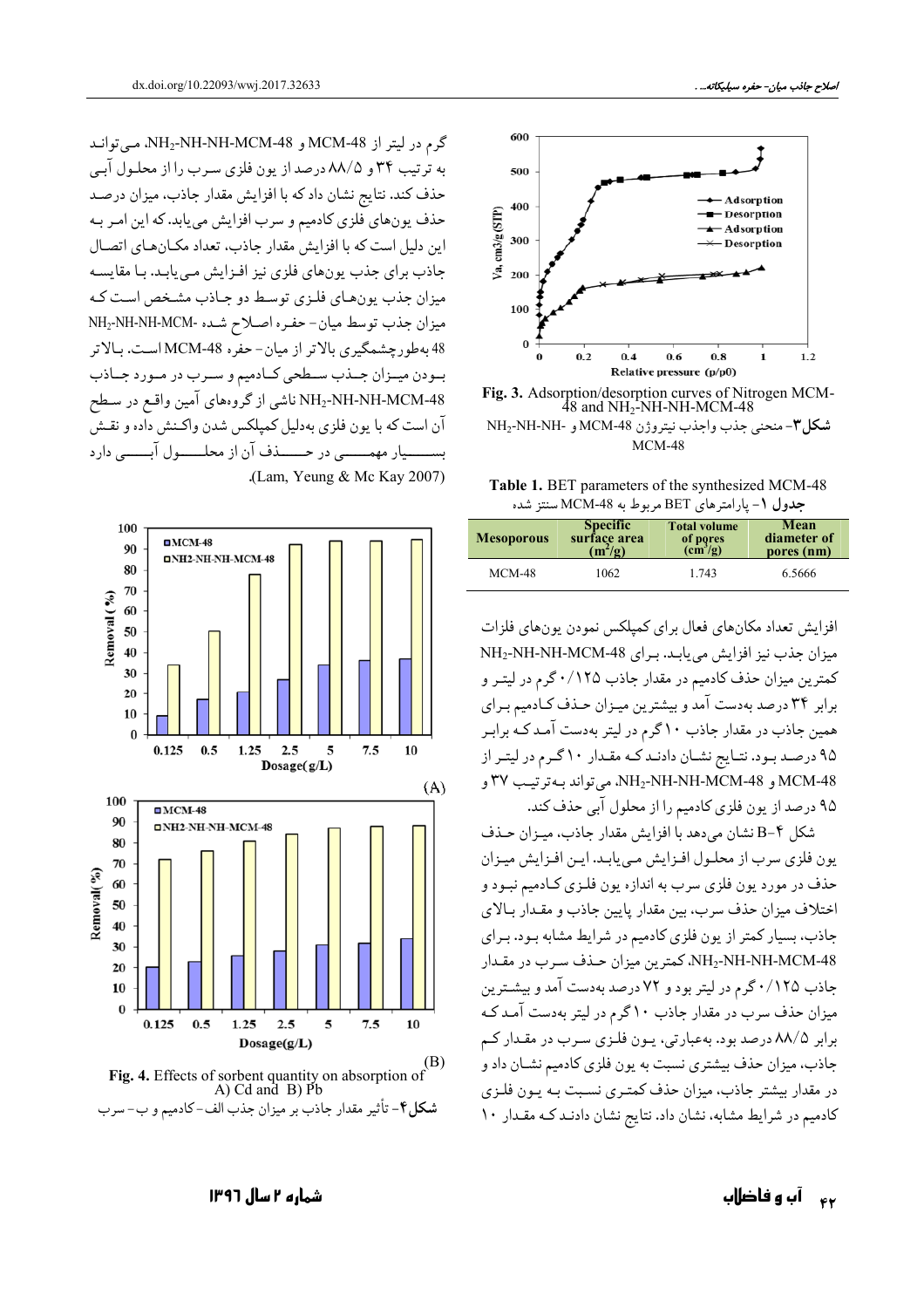۳-۵- تأثیر pH محلول بر روی میزان جذب پونهای فلزی pH محلول، فاکتور مهمی است که بر میزان جذب پـون فلـزي تـأثير مي گذارد. خصوصيات شيميايي جـاذب و يـون فلـزي بـا تغييـر pH، تغيير ميكند (Donmez & Aksu 2002). همچنين، pH محلول بـر مرتبه یونیزه شدن آلایندههای مختلف تأثیر میگذارد کـه در نتیجـه منجر به تغییر در سینتیکهای واکنش و مشخصههای تعادلی فراینـد جذب سطحی می شود (Adams 1985). از مقادیر pH برابر ۲، ۳، ۴. ۵ و ۶ برای جذب یونهای فلزی کادمیم و سرب، درغلظت اولیه ۱۰ میلی گرم در لیتر و مقدار جاذب ۰/۵ گرم در لیتر بهوسیله جاذبهاي MCM-48 و NH2-NH-NH-MCM-48 استفاده شد. شكل ۵ تأثير مقدار pH بر جذب سطحي يـونهـاي فلـزي كـادميم و سرب بهوسیله جاذبهای میان- حفره را نشان میدهد. شکل A-۵ نشان می دهد که با افزایش pH از ۲ تـا ۵ میـزان حـذف یـون فلـزی كادميم افزايش يافت و در pH برابر ۶ دوباره كاهش يافت. بیشترین میـزان حـذف یـون فلـزي كـادمیم در pH برابـر ۵ و برابـر ۶۶/۵ درصد بود.

نتايج نشان دادكه رفتار جذب جاذب براي يـون فلـزى كـادميم به شدت تحت تأثير pH محلول ميباشد. شكل ∆−B نشان مـيدهـد که رفتار جذب برای یون فلزی سرب نیـز هماننـد کـادمیم بـهشـدت تحت تأثير pH محلول است با اين تفاوت كه pH بهينه براي جـذب یون فلزی سرب برابر ۴ بهدست آمد. همچنـین نتـایج نشـان دادکـه جـاذب ميـان- حفـره اصـلاح شـده NH2-NH-MCM-48 در تمامی pH های مورد آزمایش میزان جـذب یـون فلـزي بیشـتري نسبت به میان-حفره MCM-48 از خود نشـان مـىدهـد. امـا علـت پایین بودن کارایی جذب در pH های پایین و افزایش کارایی جذب با بالا رفتن pH به حدود ۴ و ۵ مربوط به این است کـه در pH هـای پایین، گروههای آمین موجود در سطح جاذب میان- حفره که با یون فلزي تشكيل كيليت مى دهند، پروتونـه مـىشـوند و قابليـت خـود را برای کمپلکس نمودن یون فلز از دست مـیدهنـد. یعنـی بـاکـاهش pH، مکانهای فعال برای کیلیت نمودن پونهای فلزات کاهش مي يابد. به همين دليل در pHهاي پايين ميزان جـذب يـونهاي فلزات كاهش مى يابد (.Wang et al).

مطالعات متعددي، تأثير pH برجـذب يـونهـاي فلـزات سـنگين بـا استفاده از MCM-48 عامـلدار شـده مـورد بررسـي قـرار داده و pHهای تقریباً یکسانی را گزارش کردند. با این حـال تنـاقضهـایی در مطالعـات صـورت گرفتــه وجــود دارد كــه ناشــى از تفــاوت در بهکارگیری نوع جاذب سطحی، نوع بـون فلـزي، شـرايط محيطـي و حضـــور يـــونهـــاي فلـــزي ديگـــر در محلـــول اســـت .(Ebrahimzadeh et al. 2010; Anbia & Moradi 2009).



Fig. 5. Effects of pH level on the surface absorption of<br>metallic ions: A) Cd and B) Pb **شکل ۵**- تأثیر مقادیر pH بر جذب سطحی یونهای فلزی الف-كادميم وب-سرب

۴-۶- تأثیر زمان تماس بر میزان جذب یونهای فلزی زمان تماس یک فاکتور مهم جهت استفاده مناسب از یک جـاذب در زمینههای کاربردی بوده و بیانگر سرعت جذب در بـین پارامترهـای مناسب است (Sari & Tuzen 2009). نتـايج نشـان داد كـه جـذب كادميم وسرب با اين جاذبها بهويزه NH2-NH-NH-MCM-48 دارای سرعت بالایی است. بـرای هـر دو جـاذب زمـان رسـیدن بـه جذب تعادلي كم بود كه اين ويژگي را مي توان به بالا بودن مسـاحت سطح ذرات میان حفرهها نسبت داد. اما در مورد -NH2-NH-NH MCM-48 بسیارسریع تر از MCM-48 بود که ایـن بـهدلیـل گـروه عاملي فعال براي كميلكس نمـودن يـونهـاي فلـزي اسـت، كـه بـه سهولت در دسترس يون هاي فلـزي قـرار مـي گيـرد. حـداكثر زمـان رسیدن به تعادل ۱۲۰ دقیقه اندازهگیری شد.

#### ٣-٧- مطالعات تعادلى جذب

بهمنظور پیش بینی رفتار جذب کـادمیم و سـرب در محلـول توسـط جساذب هساي MCM-48 و NH2-NH-NH-MCM-48 همسدماي لانگمیر و فروندلیچ استفاده شد. مـدل لانگمیـر بـرای تعیـین مقـدار بیشینه ظرفیت جذب بهکـار مـی٫رود. شـکل ۶ نمودارهـای همـدمای لانگمیر و فروندلیچ برای یونهای کادمیم و سرب را نشان میدهـد.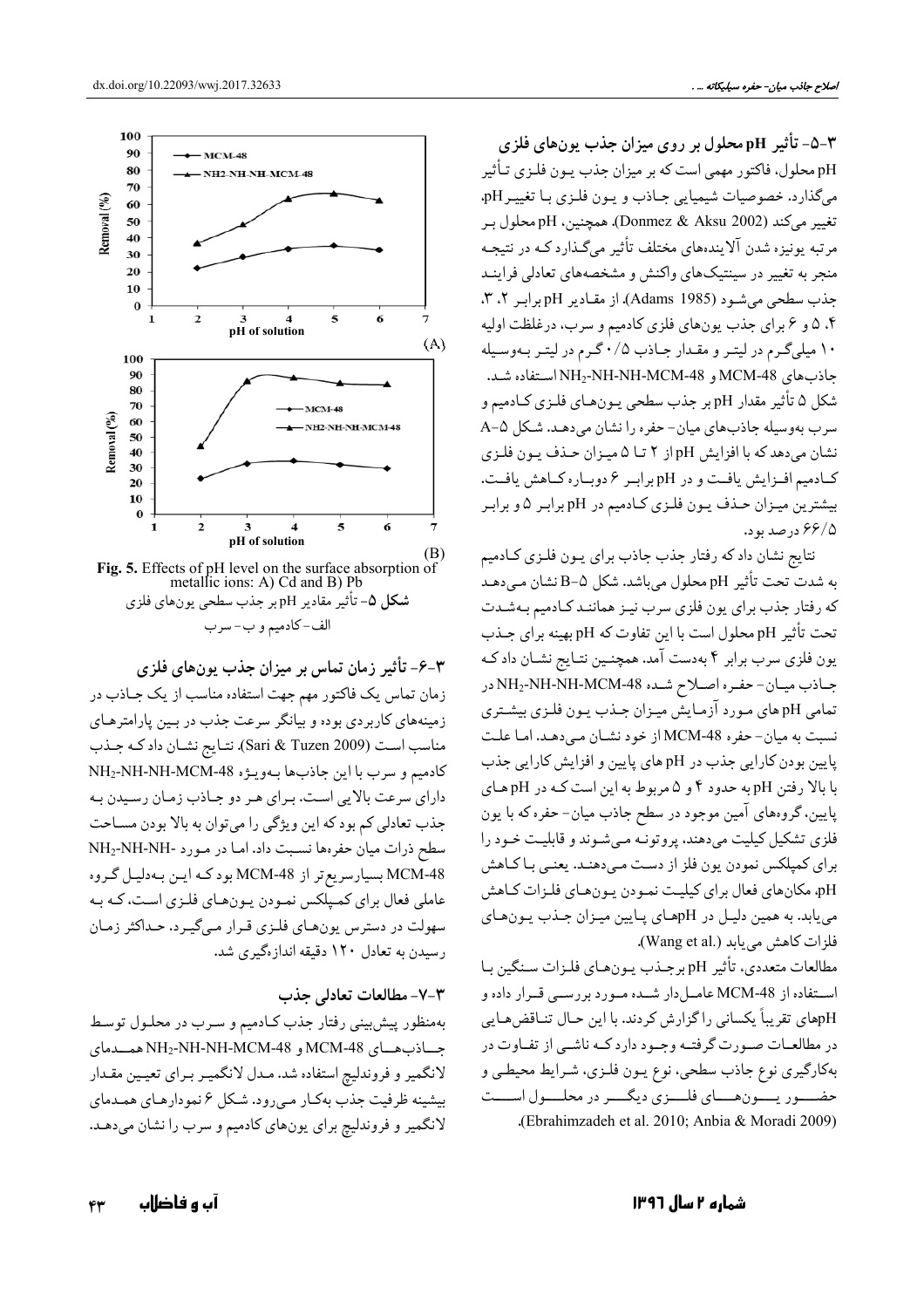طبق دادههای جدول ۲، ضریب تعیین (R<sup>2</sup>) مدل همدمای فرونـدلیچ پایین تر از مدل هم دمای لانگمیر است. پس مدل همدمای لانگمیـر بهتر مي تواند رفتار جذب كادميم و سرب را توصيف كند. مطـابق بـا مـدل لانگميـر، بيشـينه ظرفيـت جـذب مربـوط بـه ميـان-حفـره NH2-NH-NHMCM-48 در جذب یون فلزی سرب میباشد ک برابر با ۱۱۹/۲۴ میلیگرم بر گرم میباشد. نتایج نشان می دهـد کـه ویژگی گروههای عاملی پیونـدی در سـطح جـادب، نقـش مهمـی در بيشينه ظرفيت جـذب يـونهـاي فلـزي بـازي مـي كنـد. همچنـين خصوصيات فيزيكي و شيميايي سـرب از جملـه بـالاتر بـودن شـعاع يوني، وزن اتمي، الكترونگاتيوي و نرمي آن نسبت بـه يـون كـادميم موجب تمایل زیاد جاذب برای جذب آن می باشـد، در نتیجـه تعیـین كننده ظرفيت جـذب بـالاي سـرب اسـت (Dong et al. 2007). در كل، بيشينه ظرفيت جذب كادميم و سرب با MCM-48 كم است در حالي کـه MCM-48 عامـلدار شـده بـاگـروه آمـين توانـايي جـذب بالاتري براي يونهاي كادميم و سرب نشان مي دهد.

جدول ٣ بيشينه ظرفيت جـذب لانگميـر يـونهـاي فلـزي سـرب و كادميم با استفاده از چنـد جـاذب سـيليكاته ميـان -حفـره را نشـان می دهد. محققان مختلفی از MCM-48 عامل دار شده برای حـذف یونهای فلزات سنگین استفاده کردهانید. همیانطور کیه در جیدول ۳ ذکر شده است فقیهیان و نقوی از NN-MCM-48 برای حذف سرب و کادمیم استفاده کر دهاند و بیشینه جذب را به تر تیب ۱۴۷ و ۹۳/۴ میلیگرم بر گرم بهدست آوردهاند که با تحقیق حاضر همخـوانی دارد (Faghihian & Naghari 2014). نتايج تحقيقاتي كه در اين زمينـه انجام شده با تحقيـق حاضـر همخـواني دارد و اختلافـاتي كـه بـين مقادیر بیشینه جذب لانگمیر مشاهده میشود، ناشمی از نـوع گـروه

عاملی بهکار رفته در اصلاح سـطح میـان-حفـره MCM-48اسـت<br>(Chen et al. 2011; Anbia & Khoshabooei 2015) Benhamou et al. 2009)



Fig. 6. Langmuir and Frundlich Isothermal models of ion adsorption of A) Cd and B) Pb by the synthesized mesoporous sorbents شکل ۶- مدلهای همدمای لانگمیر و فروندلیچ برای جذب یونهای الف-كادميم و ب- سرب با جاذبهاي ميان- حفره سنتز شده

Table 2. Langmuir and Frundlich isothermal constants for the adsorption of cadmimum and Pb ions by the sorbents جدول٢- ثابتهاي همدماي لانگمير و فروندليچ براي جذب يونهاي كادميم و سرب توسط جاذبها

| <b>Adsorbent</b> | <b>Metal</b> ion | <b>Freundlich</b> |       |        | Lungmuir    |         |                |
|------------------|------------------|-------------------|-------|--------|-------------|---------|----------------|
|                  |                  | n.                |       |        | $q_m(mg/g)$ | b(L/mg) | $\mathbf{R}^2$ |
| $MCM-48$         | U₫               |                   | 2.089 | 0.9426 | 29.13       | 0.0598  | 0.9823         |
|                  | Pb               | 2.247             | 1.517 | 0.973  | 50.39       | 0.0256  | 0.9898         |
| $NH2-NH-$        | Сd               | 9.28              | .86   | 0.9542 | 82.7        | 0.0711  | 0.9882         |
| NH-MCM-48        | Pb               | 19.04             | .911  | 0.9524 | 19.24       | 0.1325  | 0.9898         |

Table 3. Comparison of maximum Langmuir adsorption capacity of Cd and Pb metallic ions using different mesoporous silicate sorbents

|  |  | <b>جدول ۳</b> - مقایسه ماکسیمم ظرفیت جذب لانگمیر یونهای فلزی سرب و کادمیم با استفاده از چند جاذب سیلیکاته میان- حف |
|--|--|--------------------------------------------------------------------------------------------------------------------|
|--|--|--------------------------------------------------------------------------------------------------------------------|

| <b>Adsorbent</b>                        | $q_{max}(mg/g)$ |        | Ref.                       |  |
|-----------------------------------------|-----------------|--------|----------------------------|--|
|                                         | $Cd$ (II)       | Pb(II) |                            |  |
| MCM-48                                  | 29.13           | 50.39  | This Study                 |  |
| NH <sub>2</sub> -NH-NH-MCM-48           | 82.7            | 119.24 |                            |  |
| NN-MCM-48                               | 93.4            | 147    | (Faghihian & Naghavi 2014) |  |
| Ti-MCM-48                               | 82.57           |        | (Chen et al. $2011$ )      |  |
| N-N dimethyldodecylamine grafted MCM-48 | 175.35          | 238.28 | (Benhamou et al. 2009)     |  |
| Melamine grafted magetic-MCM-48         | 114.08          | 127.24 | (Anbia & Khoshbooei 2015)  |  |

ره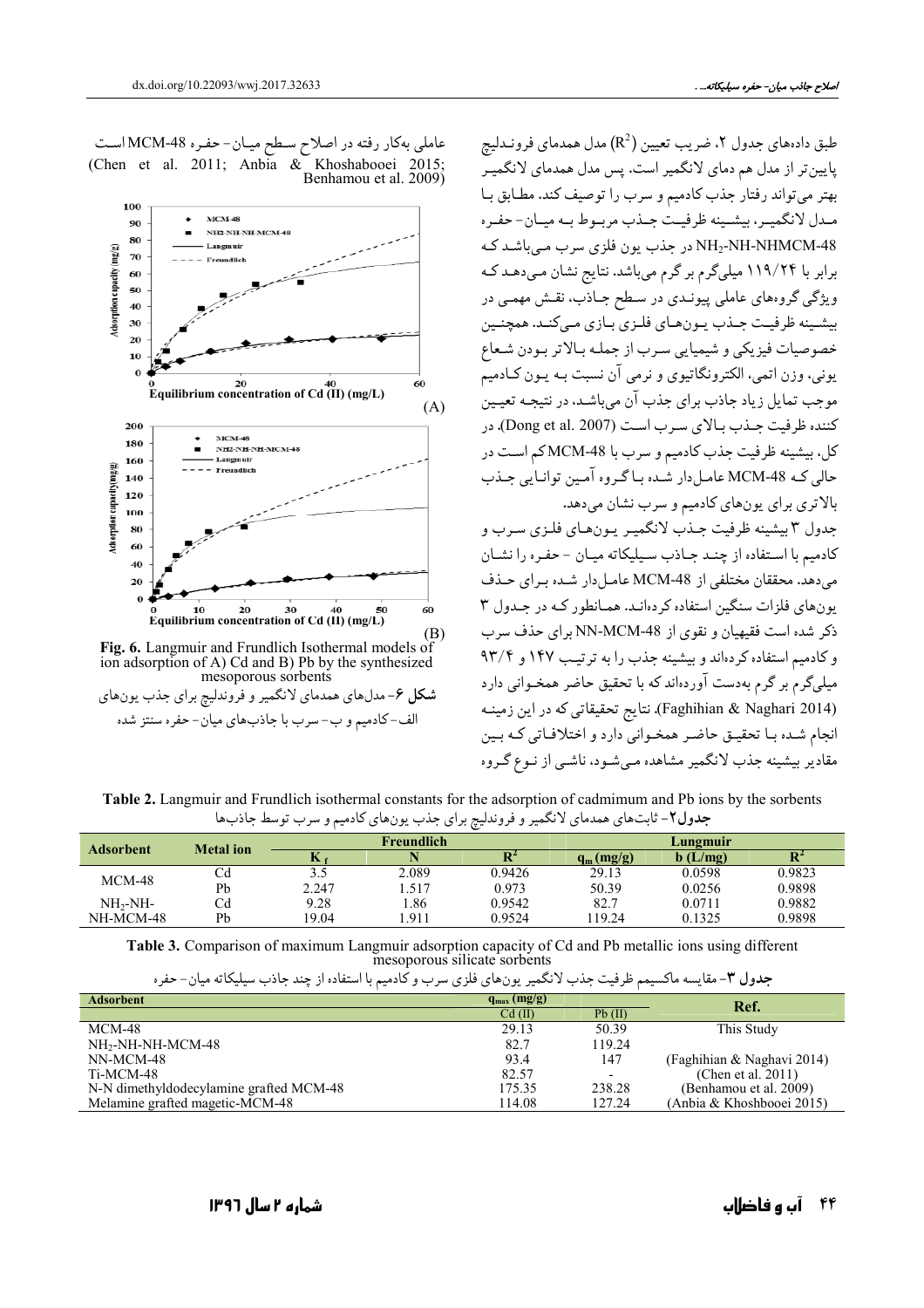۴- نتىجەگېرى

۵– قدر دانی

ایـن تحقیـق بـا پشـتیباني دانشـكده منـابع طبیعـي و علـوم دريـايي دانشگاه تربیت مدرس انجام شد. نویسـندگان مقالـه بـر خـود لازم مهى داننمد مراتب قمدرداني خمود را از خمانم حقدوست مسئول آزمايشگاه محيط زيست دانشكده منـابع طبيعـي دانشـگاه تربيـت مدرس، ستاد ویژه توسعه فناوری نـانو و وزارت علـوم، تحقیقـات و فناوري به دليل حمايتهاي علمي و مالي اعلام كنند.

در اين تحقيق، مقايسه كارايي حذف آلايندههاي يـونهـاي فلـزات مىسستم ناپيوسته بر فرايند جذب تأثير دارد. سنگین کادمیم و سرب از فاضلاب مصنوعی در سیستم ناپیوسته بين جـاذب ميـان - حفـره MCM-48 و ميـان- حفـره اصـلاح شـده NH2-NH-NH-MCM-48 نشان داده شده است. با توجـه بـه سـمي بودن بونهاي ايـن فلـزات سـنگين، جـذب سـطحي انتخـابي بـا سیلیکاهای میان- حفره عامل دار شـده دارای اهمیـت زیـادی اسـت. نتايج نشان داد كه با عامل دار كردن ميان- حفره MCM-48 باگروه ۔<br>تـري آمـين کـارايي جـذب بـهطـور چشـمگيري افـزايش مـي!بـد. همچنین پـارامتـرهای مقـدار جاذب، pH محلول و زمان تمـاس در

۶- مر اجع

- Adams, T.M. 1985, "The effect of pH on the uptake of zinc, copper and nickel from chloride solutions by an uncontaminated sewage sludge", *Environmental Pollution Series B, Chemical and Physical*, 9, 151-161.
- Algarra, M., Jiménez, M.V., Rodríguez-Castellón, E., Jiménez-López, A. & Jiménez-Jiménez, J., 2005, "Heavy metals removal from electroplating wastewater by aminopropyl-Si MCM-41", Chemosphere, 59, 779-786.
- Anbia, M. & Khoshbooei, S., 2015, "Functionalized magnetic MCM-48 nanoporous silica by cyanuric chloride for removal of chlorophenol and bromophenol from aqueous media", Journal of Nanostructure in Chemistry. 5,139-146.
- Anbia, M. & Moradi, S.E., 2009, "Removal of naphthalene from petrochemical wastewater streams using carbon nanoporous adsorbent", Journal of Applied Surface Science, 255, 5041-5047.
- Benhamou, A., Baudu, M., Derriche, Z. & Basly, J.P., 2009, "Aqueous heavy metals removal on aminefunctionalized Si-MCM-41 and Si-MCM-48", Hazardous Materials, 171, 1001-1008.
- Benhamou, A., Baudu, M., Derriche, Z. & Basly, J.P., 2009, "Aqueous heavy metals removal on aminefunctionalized Si-MCM-41 and Si-MCM-48", Journal of Hazardous Materials, 171, 1001-1008.
- Bibby, A. & Mercier, L. 2002, "Mercury(II) ion adsorption behavior in thiol-functionalized mesoporous silical microspheres", Journal Chemistry of Material, 14, 1591-1597.
- Chen, A-H., Liu, S-C., Chen, C-Y. & Chen, C-Y., 2008, "Comparative adsorption of Cu(II), Zn(II), and Pb(II) ions in aqueous solution on the crosslinked chitosan with epichlorohydrin", Journal of Hazardlus Materials, 154, 184-191.
- Chen, J., Fang, K., Wu, L., Qian, Z. & Chen, J., 2011, "Removal of Cd(II) from aqueous by adsorption onto mesoporous Ti-MCM-48", Procedia Environmental Sciences, 10, 2491-2497.
- Choi, M. & Jang, J., 2008, "Heavy metal ion adsorption onto polypyrrole-impregnated porous carbon", *Journal* Colloid Interface Science, 325, 287-289.
- Dong, D., Liu, L., Hua, X. & Lu, Y., 2007, "Comparison of lead, cadmium, copper and cobalt adsorption onto metal oxides and organic materials in natural surface coatings", Journal of Microchemisrty, 85, 270-275.
- Dönmez, G. & Aksu, Z., 2002, "Removal of chromium(VI) from saline wastewaters by Dunaliella species", Process Biochemistry, 38, 751-762.
- Ebrahimzadeh, H., Tavassoli, N., Amini, M., Fazaeli, Y. & Abedi, H., 2010, "Determination of very low levels of gold and palladium in wastewater and soil samples by atomic absorption after preconcentration on modified MCM-48 and MCM-41 silica", Journal of Talanta, 81, 1183-1188.
- Faghihian, H. & Naghavi, M., 2014, "Synthesis of amine-functionalized MCM-41 and MCM-48 for removal of heavy metal ions from aqueous solutions", Separation Science and Technology, 49, 214-220.

آب و فاضلاب ۴٥